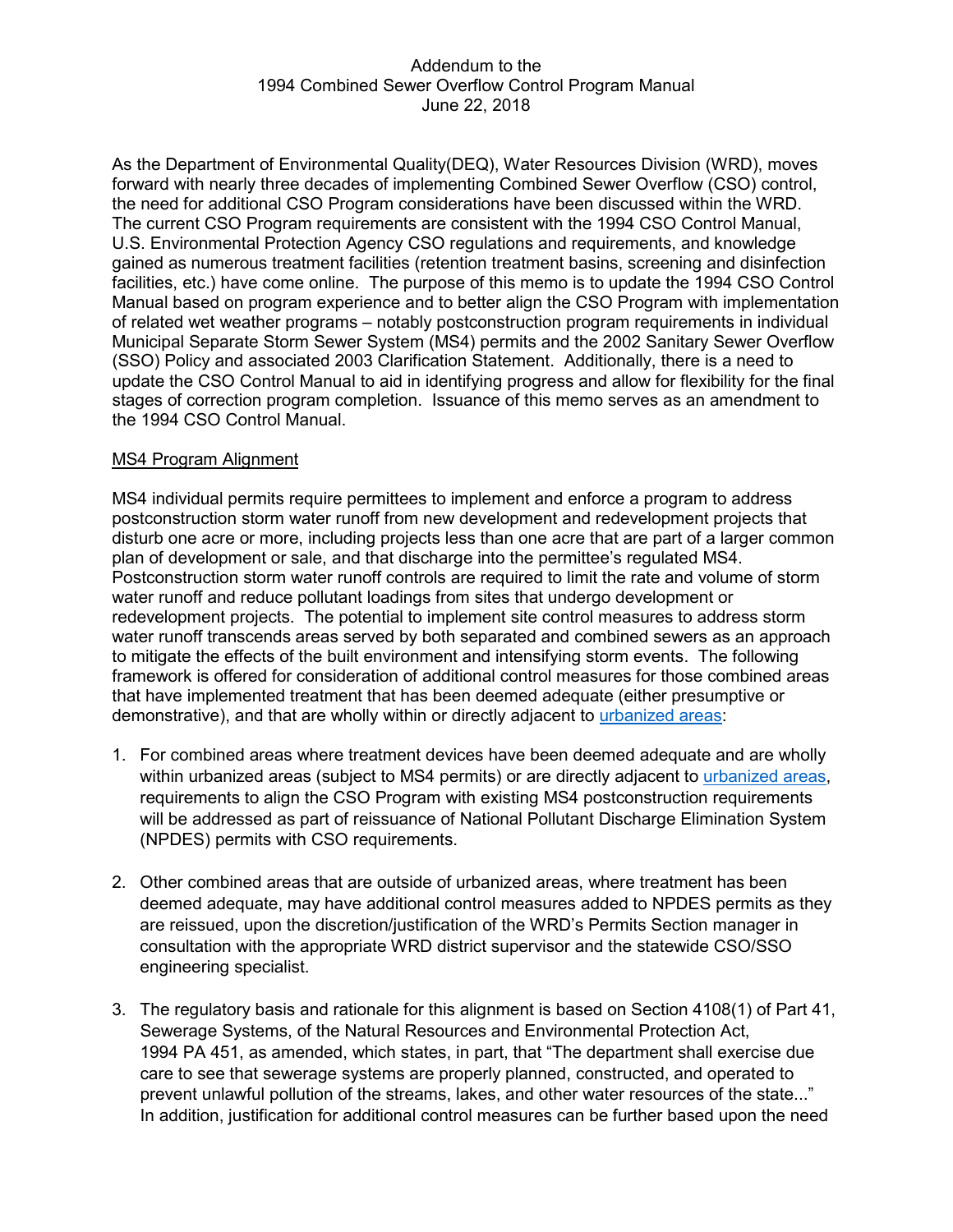for equitable development and redevelopment opportunities in communities served by combined sewers and separate storm sewers, infrastructure resiliency, and to mitigate increased runoff volume and rainfall intensity resulting in the increased frequency of treated discharges or lesser treated discharge quality over time due to climate change.

4. For those permittees that fall under item 1, above, additional control measures include the following, based on choice of the permittee: (a) postconstruction storm water runoff control requirements for new development and redevelopment projects that are consistent with the embedded or adjacent MS4 individual permit(s) (no review or approval by the DEQ is needed); (b) postconstruction storm water runoff control requirements for new development and redevelopment projects based on other criteria to reduce volume and frequency of discharge (subject to review and approval by the DEQ); or (c) a green infrastructure program implemented throughout the combined sewer collection area (subject to review and approval by the DEQ).

# SSO Program Alignment

The 2002 SSO Policy and 2003 Clarification Statement were adopted to address SSOs and treatment plant bypasses. The policy establishes a threshold storm, or remedial design standard, for which all separate sanitary sewer systems and associated treatment plants need to adequately transport and treat flows generated as a result of the remedial design standard. A performance standard of one overflow event per ten years has been established as an equivalent standard. While the DEQ does not authorize the discharge of raw or partially treated overflows, the policy states that the DEQ will consider enforcement discretion for communities that have implemented or are implementing a correction action program consistent with the SSO Policy.

To provide consistency between the SSO and CSO Programs, the concept of enforcement discretion for certain discharges from combined sewer systems shall be implemented. Enforcement discretion shall be considered for untreated CSOs that are demonstrated to discharge only during extreme events. Extreme discharges are defined as: (a) no more than one untreated discharge in ten years from a CSO outfall during the April 1 through October 31 growth period; or (b) modeled to not discharge during the 3.9-inch 24-hour storm event (during growth period, with normal soil moisture, and rainfall distributed to a Soil Conservation Service Type II distribution). The 3.9-inch storm event may be revised in the future based on new National Oceanic and Atmospheric Administration precipitation data. The performance standard can be based on actual monitoring data normalized for a typical and representative ten-year period of rainfall record, or predictively determined based on a calibrated and verified continuous model using a typical and representative ten-year period of rainfall record, or other method as determined acceptable by the DEQ.

This concept addresses CSO outfalls consistently with SSO outfalls according to the 2002 SSO Policy and 2003 Clarification Statement. In such cases, the DEQ does not intend to require further CSO control should a CSO outfall be adequately demonstrated to only discharge at the extreme event.

# Minimal Discharge Concept

Since its inception, there has been much progress resulting from implementation of the Michigan CSO Program. Progress is evident by the number of untreated outfalls that have been eliminated and the reduction in volume of untreated CSO. However, as some communities approach the final stages of the Long-Term Control Plan (LTCP), there is a need for other indicators of progress. The minimal discharge concept is hereby introduced.